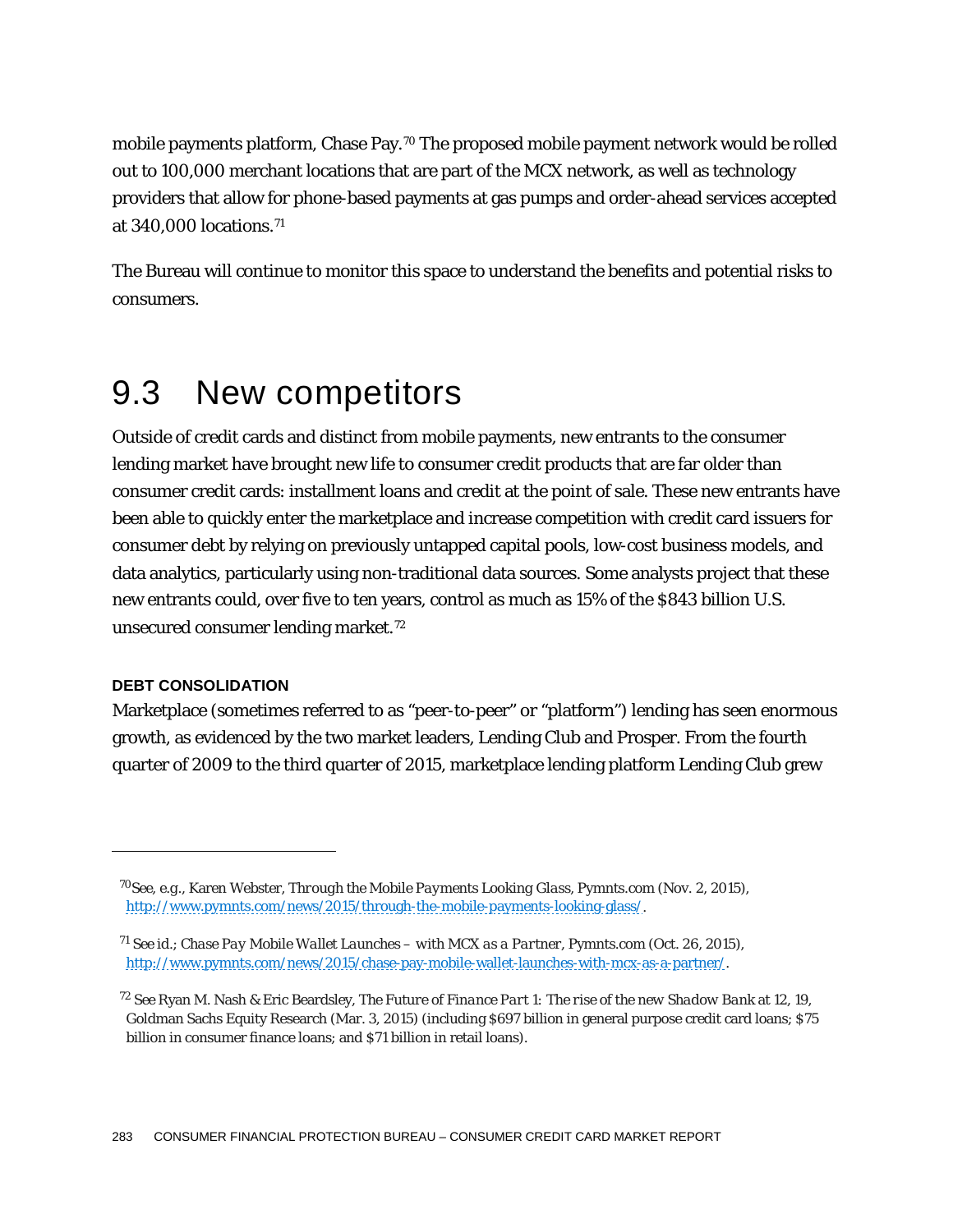originations from \$26 million to over \$2.24 billion per quarter.73 As of September 2015, Lending Club has facilitated the origination of over \$13.4 billion in loans.<sup>74</sup> And the rate of growth appears to be increasing. Prosper, for instance, took eight years to reach its first \$1 billion in loan issuance; it took just another six months to reach \$2 billion.<sup>75</sup> Many marketplace lending platforms specifically target credit card debt consolidation; Lending Club, for instance, advertises that borrowers who paid off "high interest credit cards" reported that the interest rate on their marketplace loan was an average of seven percentage points lower than their prior debts.76 Its users self-report that, as of the second quarter of 2015, around one-fifth of Lending Club's loans (by the number of loans, as opposed to loan volume) were used to pay off credit card debt and a further one-half were used to refinance other debts.<sup>77</sup>

While specific business models may vary, marketplace lending companies are generally operated as "platforms" that connect borrowers with investors seeking to invest in loans originated on the platform. Individuals may participate as investors, but increasingly loans are funded by institutional investors, such as insurance companies, hedge funds, private equity firms, and banks. After securing commitments from investors, the platforms generally work with their banking partners to fund and disburse loans to borrowers. Subsequently, the platform creates a security representing the right to receive principal and interest payments on the loan. The security is then sold to the investors.

As compared to mainstream credit card issuers, marketplace lending platforms retain minimal credit risk, one factor which allows them to grow to large scale quickly. For instance, credit card

<sup>74</sup> Id.

1

<sup>77</sup> See *supra* n.74.

<sup>73</sup> Lending Club Statistics, Lending Club, https://www.lendingclub.com/info/statistics.action (last visited Nov. 19, 2015).

<sup>75</sup> *See supra* n.72, 9.

<sup>76</sup> *See* Lending Club, Personal Loans, Lendingclub.com, https://www.lendingclub.com/public/credit-cardloans.action, (last visited Nov. 19, 2015) ("Based on responses from 14,986 borrowers in a survey of 70,150 randomly selected borrowers conducted from July 1, 2014 – July 1, 2015, borrowers who received a loan to consolidate existing debt or pay off their credit card balance reported that the interest rate on outstanding debt or credit cards was 21.8% and average interest rate on loans via Lending Club is 14.8%.").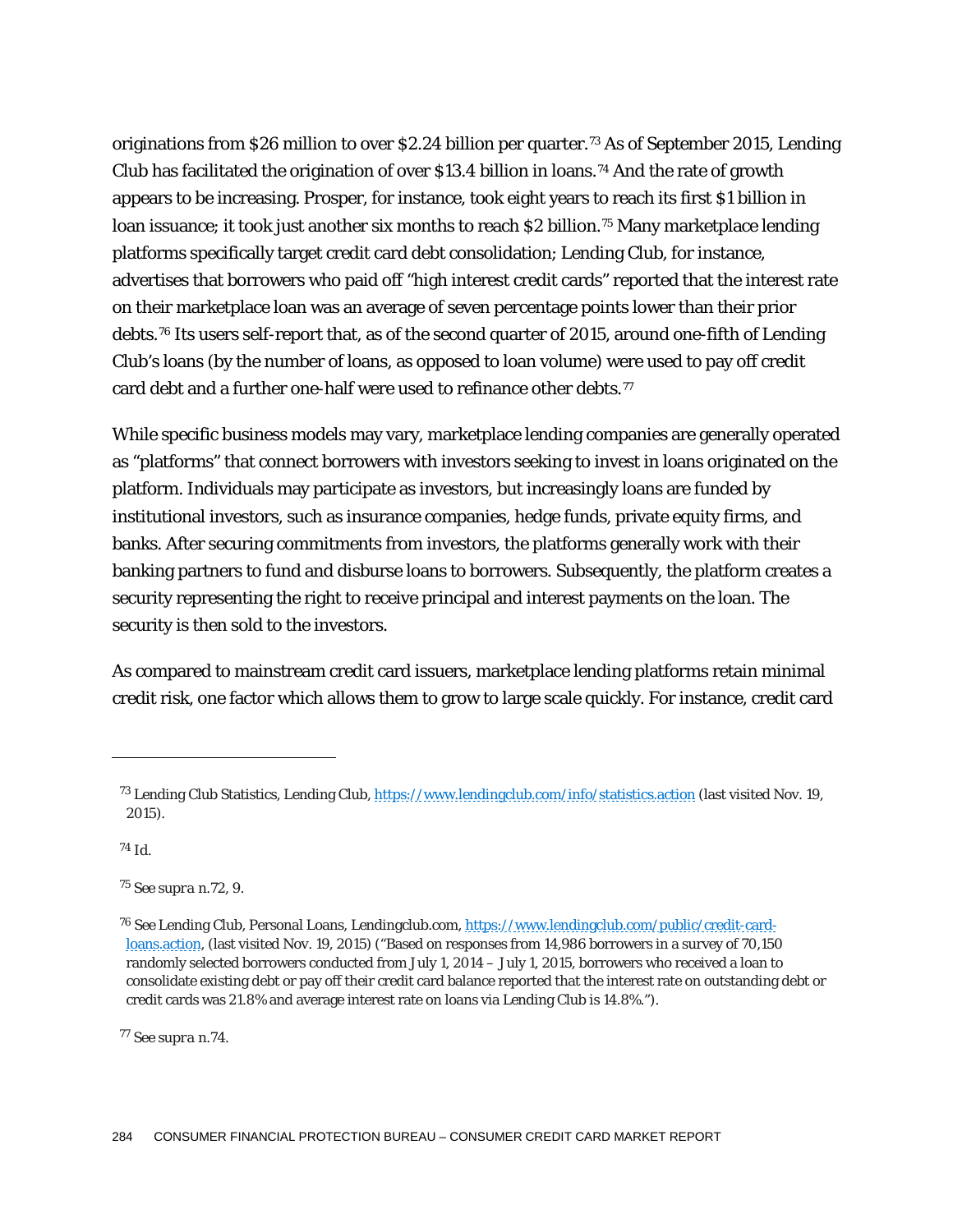issuers have also taken advantage of securitization to fund loans, which allows them to "re-use" capital to make new loans. However, recent changes in accounting standards have required banks to consolidate these previously off-balance sheet loans back onto their balance sheets, meaning that banks have to hold capital against the total managed loan portfolio and retain the associated credit risk.78 In contrast, the investors in marketplace loans, rather than the platforms themselves, take on the risk of borrower default. Accordingly, before its initial public offering, Lending Club held 1.7% of tangible equity against its receivables portfolio, well below the 14% to 15% typically held by credit card companies.<sup>79</sup> Furthermore, like Internet-only banks, marketplace lending platforms are able to come to market without the cost and investment of building time required of brick-and-mortar branches.

## **COMPETITORS AT THE POINT OF SALE**

Distinct from marketplace lending, a new generation of online lending products have begun competing with credit cards on another front: real-time underwriting at the point of sale.<sup>80</sup> As with installment lending, discussed above, underwriting at the point of sale is hardly a new

<sup>79</sup> *See supra* n.75, 17.

<sup>78</sup> *See* Ryan M. Nash & Eric Beardsley, *The Future of Finance Part 1: The rise of the new Shadow Bank*, Goldman Sachs Equity Research (March 3, 2015), 13 (describing Financial Accounting Standards 167 and 177, which went into effect in 2010). Other commentators, however, have suggested that marketplace lenders could be affected by regulations approved by the Federal Deposit Insurance Corporation, the Federal Housing Finance Agency, and the Office of the Comptroller of the Currency in 2014 that require securitizers to retain at least five percent of the credit risk of asset-backed securities they issue. *See*, *e.g.*, Peter Manbeck & Marc Franson, *The Regulation of Marketplace Lending* at 20, Chapman and Cutler LLP (April 2015), http://www.chapman.com/media/publication/ 146\_Chapman\_Regulation\_of\_Marketplace\_Lending\_White\_Paper\_040815.pdf ("In view of the financial impact that risk retention would have on platform operations and the need, of course, to maintain compliance with applicable laws, both Operators and Funding Banks should carefully consider the application of the Final Regulations to their operations and may want to consider asking the Agencies to provide interpretive relief that the Final Regulations do not apply to Platform Notes.") Likewise, a recent request for information by the U.S. Treasury Department sought comment on whether marketplace lending platforms should be required to use their own capital to back loans they originate, so that they have their own "skin in the game." Public Input on Expanding Access to Credit Through Online Marketplace Lending, 80 Fed. Reg. 42866, 42868 (July 20, 2015).

<sup>80</sup> Other non-bank, tech-focused online lenders ("balance sheet lenders") are similar to, but distinct from, marketplace lending platforms. These lenders generally hold loans, and the associated credit risk, on their own balance sheets for at least several weeks after the loan is funded and made, rather than immediately passing on the credit risk to investors. Both balance sheet lenders and marketplace lending platforms offer a variety of different loan products such as debt consolidation loans, student loans, mortgage loans, or auto loans.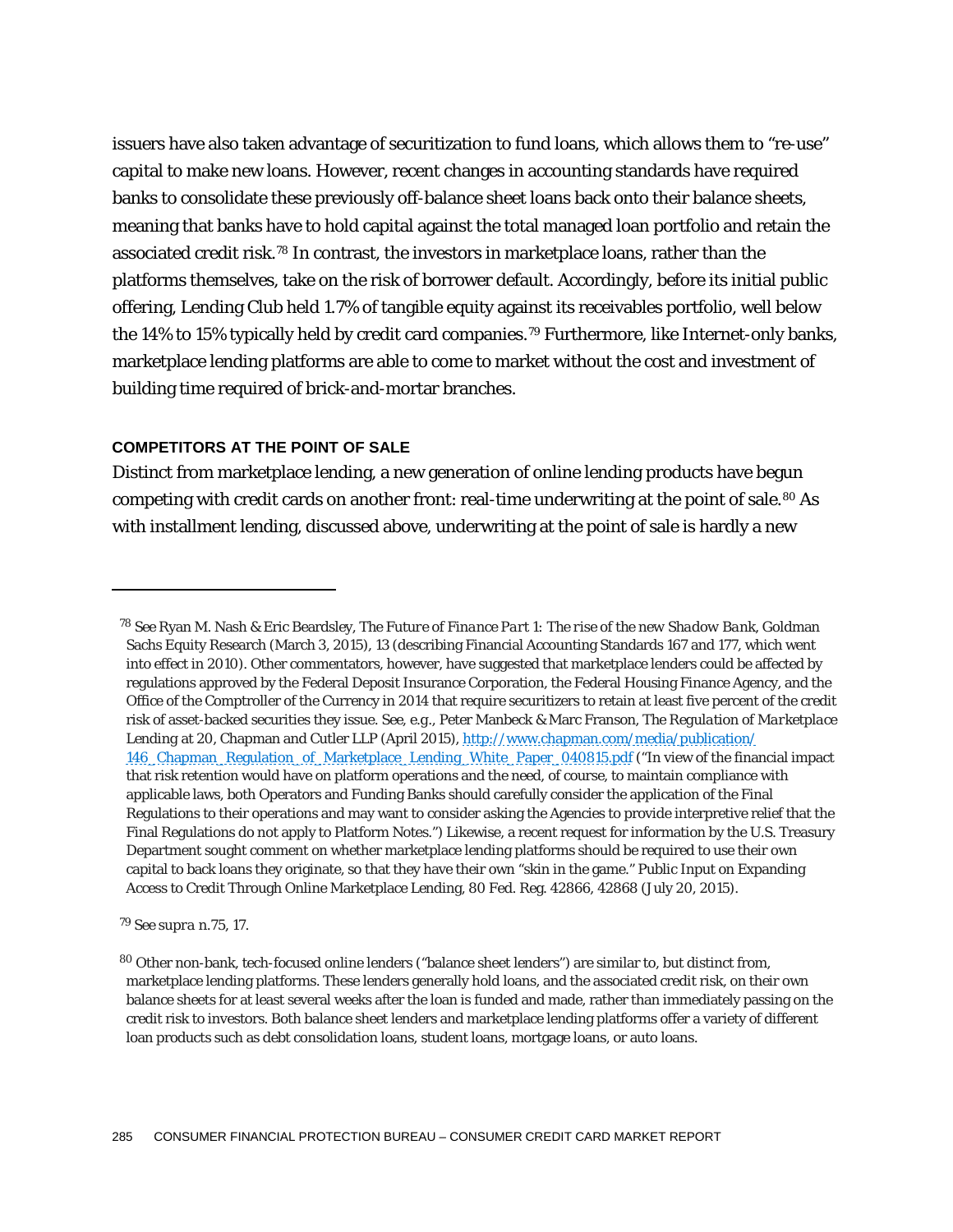concept. Yet new entrants are able to compete with credit cards for consumer credit at the point of sale by seamless integration with Internet shopping portals and a near frictionless application and approval process.81 For instance, Affirm, Inc. positions its "Pay Later with Affirm" button as an alternative to entering credit card information via the traditional "checkout" button in an online shopping cart.82 A consumer enters his name, address, mobile phone number, e-mail address, date of birth, and the last four digits of his Social Security number.83 Affirm uses its own underwriting models to make real-time lending decisions at digital points of sale, including for purchases enabled by mobile phones. "Within a matter of seconds, Affirm will approve or

<sup>81</sup> *See*, *e.g.*, Yuliya Chernova, *Bessemer Backs Consumer Lending Startup Bread,* WSJ Venture Capital Dispatch (Nov. 9, 2015), http://blogs.wsj.com/venturecapital/2015/11/09/bessemer-backs-consumer-lending-startupbread/ ("Bread offers a basic unsecured consumer purchase financing loan, similar to ones from competitors such as PayPal, as well as by Affirm Inc., a startup run by Max Levchin, and Klarna AB. These companies are all competing against credit cards. In Bread's case, it is specifically going after the customers of private-label credit cards, or those that are branded by retailers such as Best Buy or Macy's.")

 $82$  Affirm, though it works with a banking partner to originate loans, is not a marketplace lending platform in that it ultimately retains those loans on its own balance sheet. *See*, *e.g.*, Dan Kedmey, *PayPal Co-Founder Takes Aim at Credit Card Industry With New Startup*, Time.com (Sept. 27, 2014), http://time.com/3430817/paypal-levchinaffirm-lending/. But marketplace lending platforms have also taken advantage of real-time underwriting technology to compete with credit cards at the point of sale. For instance, at least two major marketplace lending platforms partner with medical providers to offer consumers closed-end financing at the point-of-sale for large medical expenses that may not be covered by insurance plans, such as cosmetic and plastic surgery, bariatric surgery, dental work, and fertility treatment. *See*, *e.g.*, Jonathan Shieber, *Prosper Marketplace Buys American Healthcare Lending for \$21 Million*, TechCrunch.com (Jan. 27, 2015).

http://techcrunch.com/2015/01/27/prosper-marketplace-buys-american-healthcare-lending-for-21-million/; Press Release, *Lending Club Launches New Education and Patient Financing Product*, LendingClub (Nov. 12, 2014), https://www.lendingclub.com/public/lending-club-press-2014-11-12.action.

Likewise, Europe's largest online "buy now pay later" provider, Klarna, Inc., has partnered with various US networks, and has recently entered into an agreement with Overstock.com to offer credit at the point of sale. *See*, *e.g.*, Jonathan Shieber, *The Online Buy Now, Pay Later Service, Klarna Adds AmEx as a Partner*, TechCrunch (Sept. 29, 2015), http://techcrunch.com/2015/09/29/the-online-buy-now-pay-later-service-klarna-adds-amex-as-apartner ; Cade Metz, *Now You Can Buy Stuff Online Without Paying Up Front*, Wired.com (Sept. 2, 2015), http://www.wired.com/2015/09/now-can-buy-stuff-online-without-paying-front/ ("According to the company, it has already signed 15 American customers, including Overstock. The trick is that when you key in your email address, Klarna almost instantly decides if it can extend you some credit, drawing on public and private data about, well, you. If you qualify, it gives you 14 days (and an additional grace period) to pay your bill.").

<sup>83</sup> Affirm, FAQs "What is required to have an Affirm account", Affirm.com, https://www.affirm.com/faqs/ (last visited Nov. 24, 2015).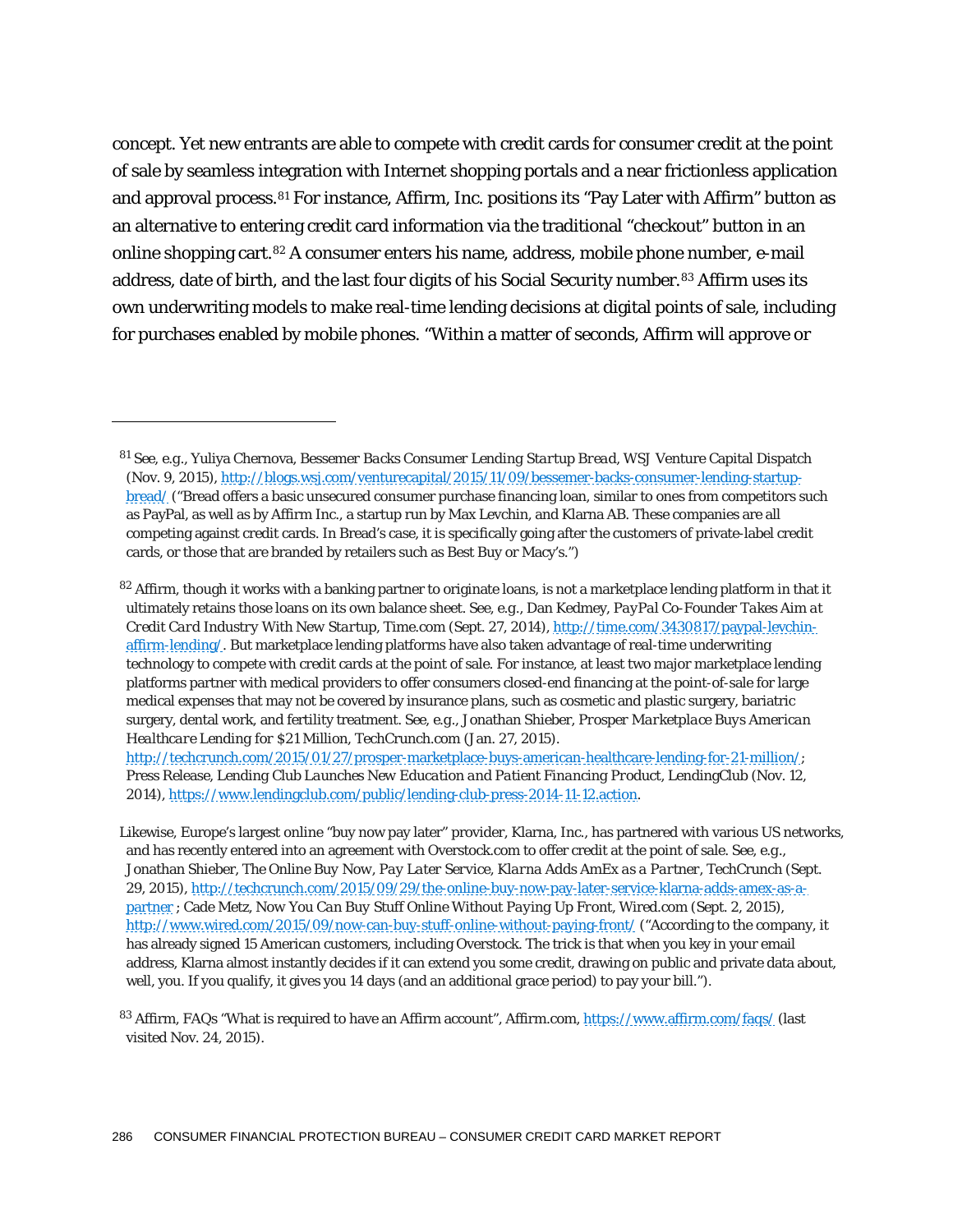deny the loan," potentially offering the consumer an installment loan with an APR of 10% to 30% over a three, six, or 12 month term.84

PayPal (and its banking partners Comenity Capital Bank and WebBank) similarly offers a "PayPal Credit" service, formerly known as "Bill Me Later," to consumers.<sup>85</sup> In public filings, PayPal explains that "lenders extend credit at the point of sale using our proprietary segmentation and credit scoring algorithms and other analytical techniques designed to analyze the credit risk of specific customers based on their past purchasing and payment history as well as their credit scores."86 From a consumer's perspective, a "PayPal Credit" button appears as an option in an online shopping cart.87 According to PayPal, approval "takes just seconds." PayPal advertises that PayPal Credit is available for purchases at "thousands of stores that accept PayPal," eBay, and "exclusively at thousands of other online stores."<sup>88</sup> In addition to being used for purchase transactions, the product is also available for person-to-person transfers as well.<sup>89</sup>

<sup>84</sup> *See* John Paul Titlow, *With Affirm, PayPal Cofounder Has a New Way For You to Buy Things Without Credit Cards*, Fast Company (Oct. 27, 2015), http://www.fastcompany.com/3052796/elasticity/paypal-co-founder-has-anew-way-for-you-to-buy-things-in-stores (last visited Nov. 19, 2015) ("Affirm is hoping to court people with thin credit profiles, such as immigrants and millennials who have chosen not to use credit cards. By pulling in what Lin calls 'thousands of data points' beyond one's FICO score, Affirm is able to get a broader, more accurate idea of how likely each applicant is to repay their loans.").

<sup>85</sup> This year, the Bureau ordered PayPal to repay consumers \$15 million for engaging in unfair, deceptive, and abusive practices in how it promoted and structured its credit offers, as well as how it integrated them into the broader payment process. It also ordered a fine of \$10 million for the same conduct. *See* CFPB Takes Action Against PayPal for Illegally Signing Up Consumers for Unwanted Online Credit, Consumer Financial Protection Bureau report (May 2015), http://www.consumerfinance.gov/newsroom/cfpb-takes-action-against-paypal-for-illegallysigning-up-consumers-for-unwanted-online-credit/.

<sup>86</sup> PayPal Holdings, Inc., Quarterly Report (Form 10-Q) at 51 (July 23, 2015), http://www.sec.gov/Archives/edgar/data/1633917/000163391715000008/pypl10-qq22015.htm.

<sup>87</sup> *See* FAQs ("How do I select PayPal Credit as my payment method?"), PayPal.com (Oct. 2015), https://www.paypal.com/selfhelp/article/FAQ2870.

<sup>88</sup> PayPal Credit, FAQs ("How does PayPal Credit Work") PayPalCredit.com , https://www.paypalcredit.com/index.html (last visited Nov. 19, 2015).

<sup>89</sup> *See* FAQs, PayPal Credit, PayPal.com (Oct. 2015), https://www.paypal.com/selfhelp/article/FAQ2862 (noting that for person-to-person transactions "[a] flat fee of 2.9% + \$0.30 US dollars (USD) per transaction is included"). As of October 2014, the APR for standard purchases and cash advances was 19.99%, notwithstanding special offers with lower promotional rates.